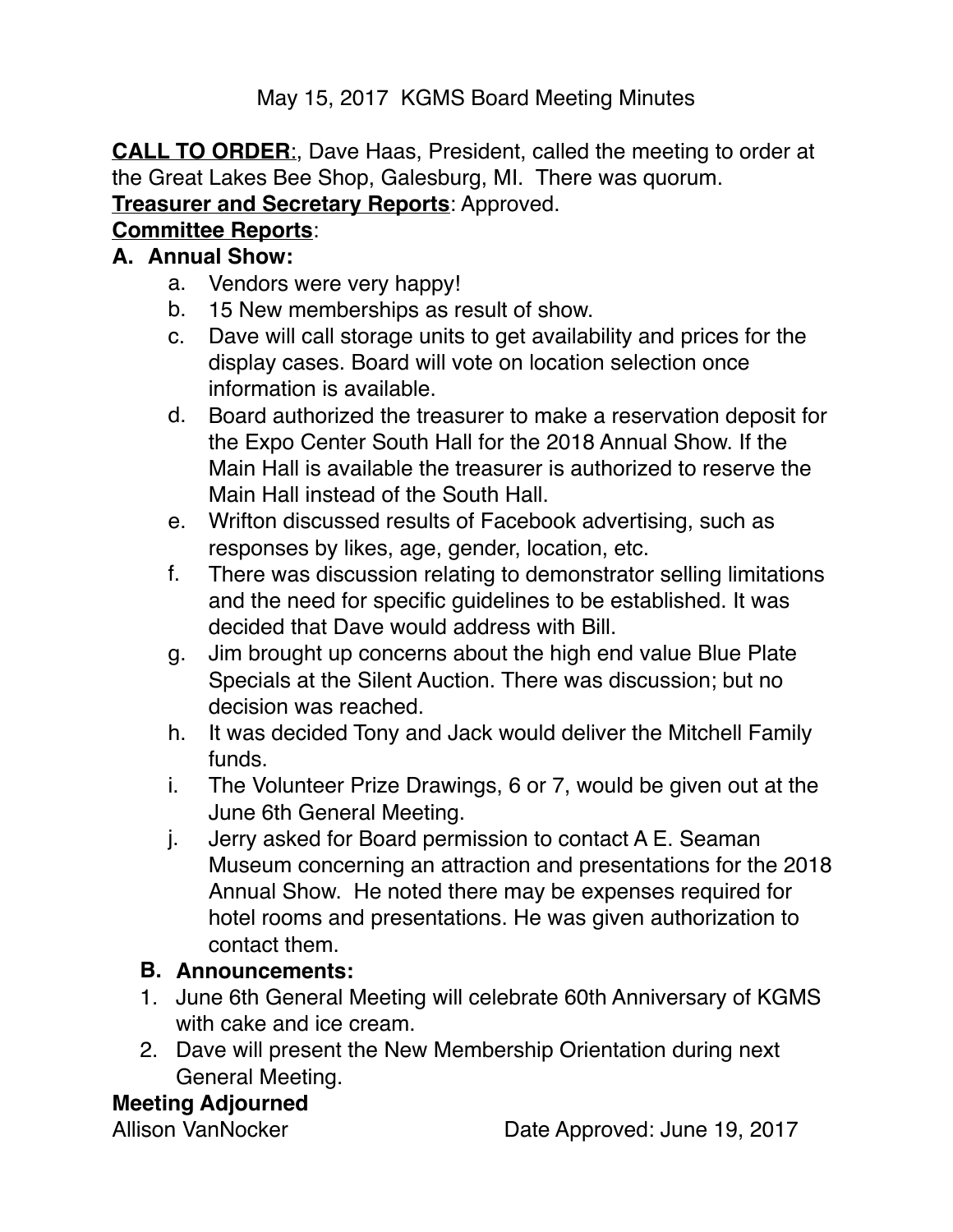#### Addendum to Board Minutes

- 1. Discussions relating to storage of the new display cases began with an electronic email vote request initiated by Dave Haas June 10th through June 13th to all board members and followed with a visual inspection June 16 of the 1415 Fulford Street storage site by available Board Members (Allison VanNocker, Tony Payne, Chet Parrow, and Dave Haas - all others were out of town or have employment commitments) to discuss storage of the new display cases.
- 2. It was decided by the members present that the display cases could be stored temporarily at the 1415 Fulford Street storage unit. Storage in Dave's truck was no longer an option. At this time, the trailer will remain at the Schoolcraft location.
- 3. Twelve members assisted with the unloading and placement of cases into the storage unit on Saturday, June 17.